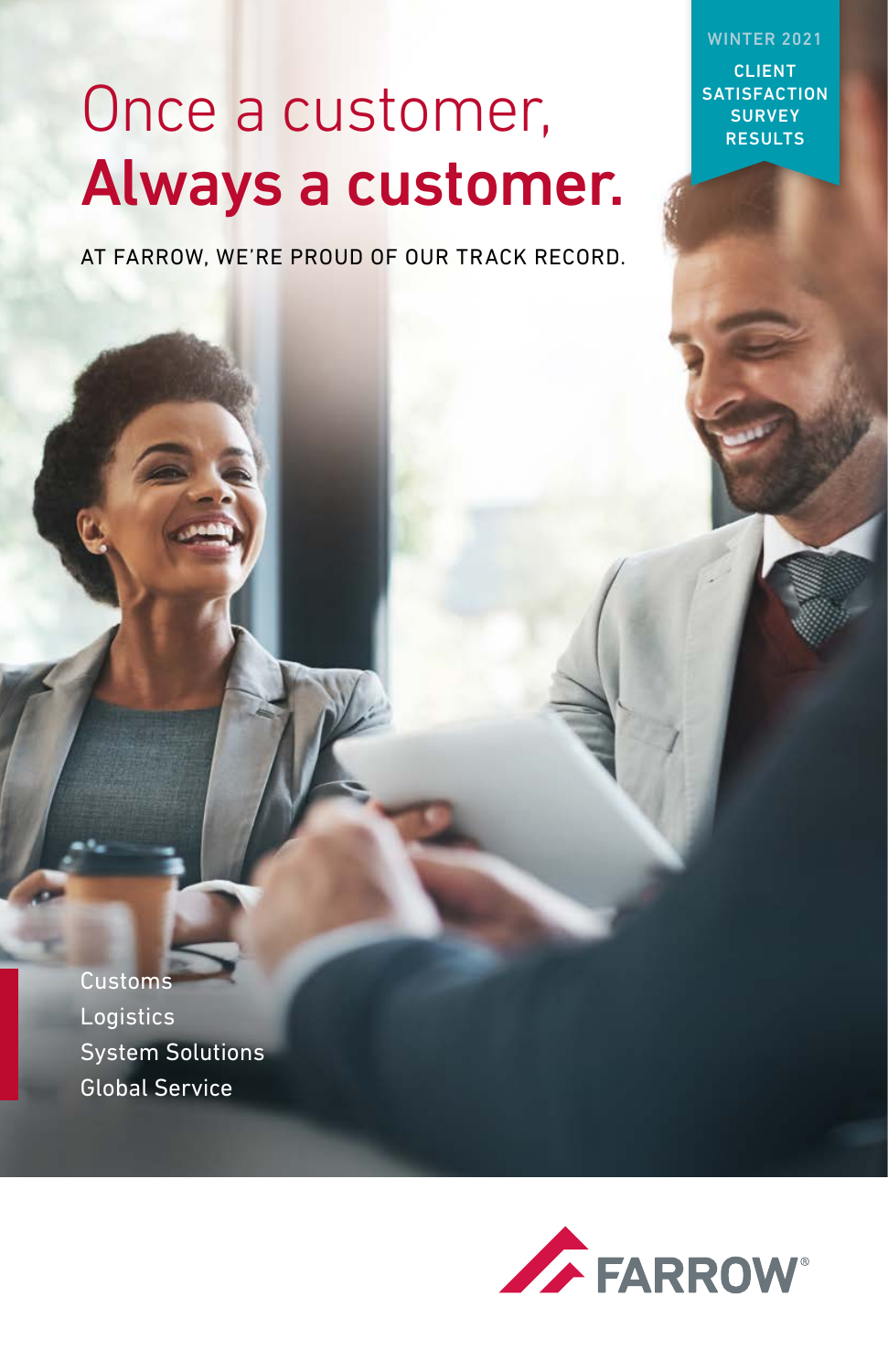Each year, Farrow surveys our clients, with a view to measuring their satisfaction, as well as to determine areas for improvement. The results surprise us sometimes! Here's a snapshot of our 2021 survey results:

**METHODOLOGY** Online using electronic survey software.

### **LONGEVITY**

More than **68%** of our clients have been with us for more than 5 years.



### **TIMELINESS**

**86%** of customers indicated they get a response to their call immediately, within one hour, or within the same morning/afternoon.

### **RESPONSE RATE**

Significantly above industry standards for surveys.



### **SPEED**

**72%** said Farrow responds "promptly" to all of their calls. **92%** said their clearance times are "prompt" or "somewhat prompt".





### **SAMPLE SIZE**

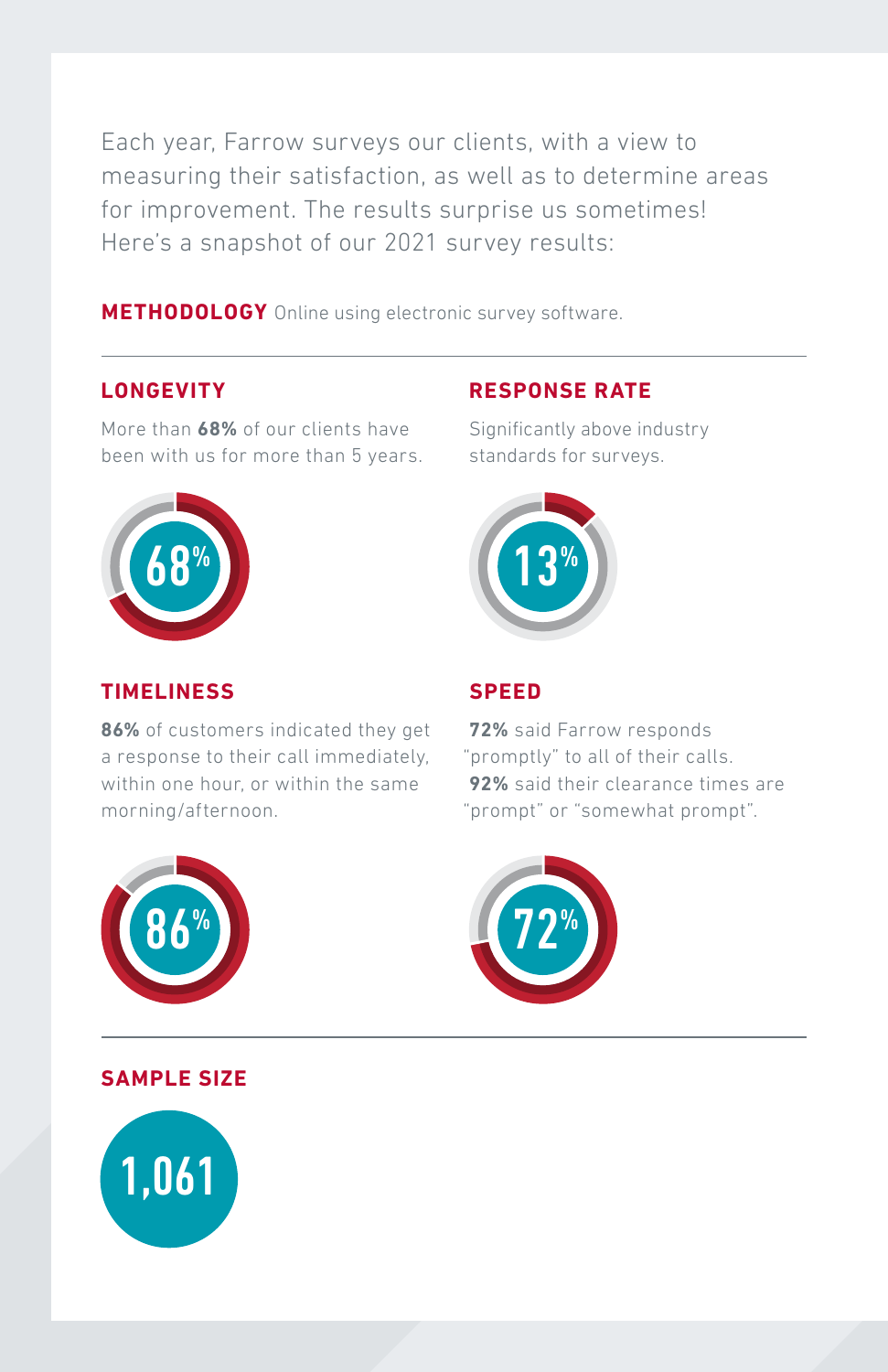

## $0%$

Said they were likely, or somewhat likely to recommend us.



### **WHY WILL YOU APPRECIATE WORKING WITH FARROW?**

Our Proactive Approach. When it comes to shipping and receiving goods across borders, nothing helps streamline the process like being proactive. For over 100 years, we've helped our clients uncover issues before they happen, and take action.